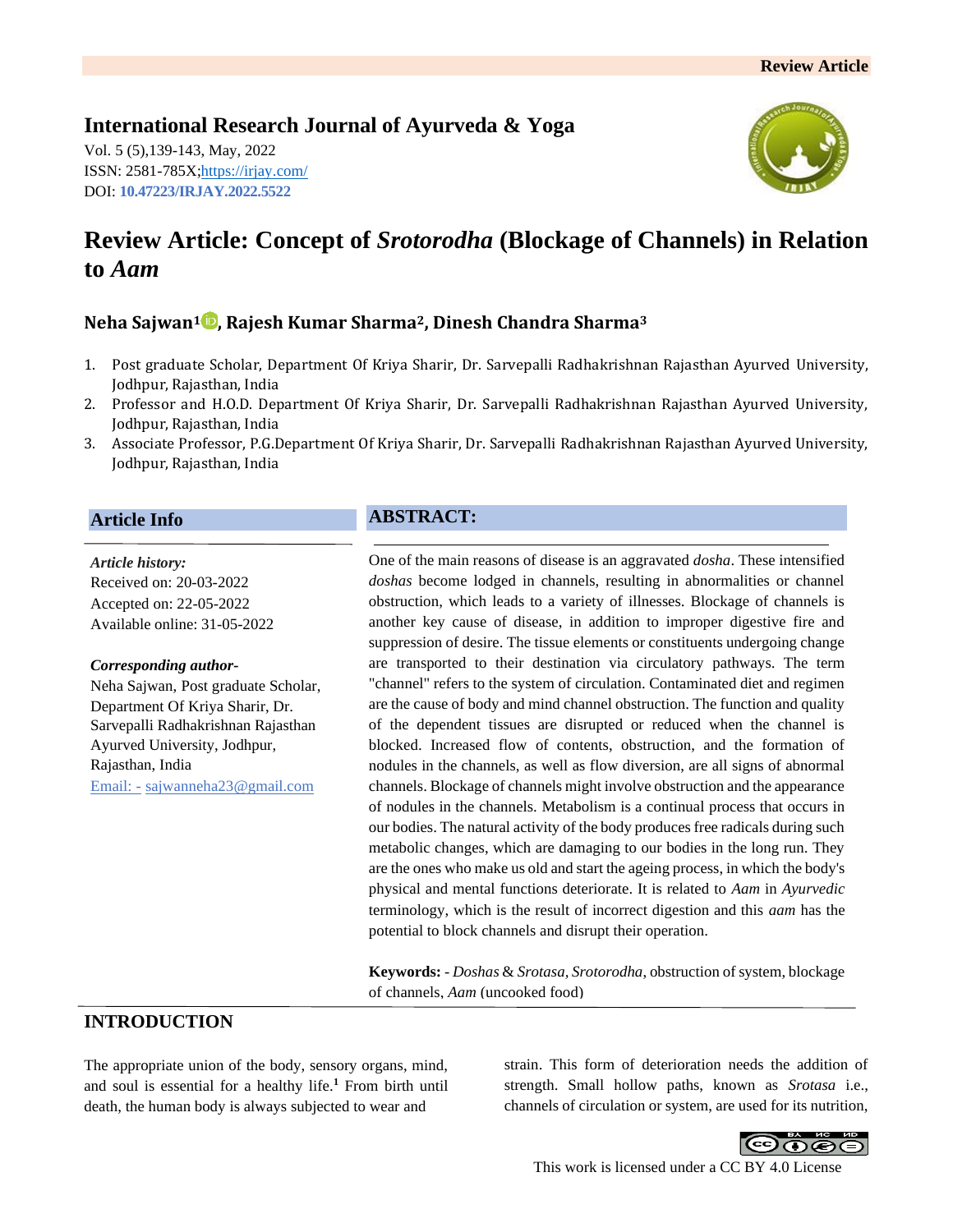supply of materials, and excretion of waste products. Various systems in the body have been given names based on their structure and function, such as *Pranavaha Srotasa* (respiratory system), *Rasavaha Srotasa* (body nourishing fluid system), and so on. Except for *sira* and *Dhamani*, which originate from the root site, the hollow channel spreads throughout the body and carries (specific entities) the *Dhatu* (body elements).**<sup>2</sup>**

According to *Ayurveda*, specific varieties of the system in the human body are the same in number as the structural entities in it. **<sup>3</sup>***Srotasa* is the process of *Utpatti* (creation), *parinam* (conversion), and *Vahana* (circulation) of a body element, according to Ayurveda. If there is any disturbance in the then different kinds of disease can be seen. **<sup>4</sup>**

Ayurvedic science is an ancient science that deals with the fundamental principles of *dosha*, *dhatu*, and *mala*. *Ayurveda* includes several unique features, such as *srotas sankalpana, murt-amurt bhav, shadras,* and *guna*, to name a few. One of them is *Aam*, which means raw, unripe, and uncooked; the notion of *Aam* is an important, peculiar, and unique topic of *Ayurveda* because it is one of the causes of numerous ailments. It is a toxin in body. *Aam Utpatti* is at highest level whenever there is low digestive fire (*Agnimandya*).

#### **Conceptual Study**

The *Dhatus* (body elements or constituents) undergoing metamorphosis are carried to their destination by the channels of circulation or system**. 5**

*Acharya Sushruta* says, system of circulation is called as *Srotasa*. The concept of *Srotasa* cannot be explained in a single word. The broad meaning can be taken as a system. A *Srotasa* is a hollow structure where body element is produced, nourished, transformed in to another body element, carried and its excretory end product is excreted. It originates from small opening and spread all over the body. *Sira* and *Dhamani* are the alternative names of it but *Srotasa*, *Sira* and *Dhamani* are different from each other because of their difference in function, difference in number and difference in signs according to *Agama Pramana*. **6**

According to *Sushruta Samhita*, aggravated *Doshas* when travel through the body get lodged in the site of *Srotovaigunya* (defective site in *srotasa*) where disease occurrs.**<sup>7</sup>** Thus *Srotasa* (system) gives a base for the production of a lesion in a disease.

#### **Role Of** *Agni* **In** *Aam Utpatti***:**

In the digestive process, *Jatharagni* plays a significant part,

although other *Agni*, such as *Dhatwagni* and *Panchmahabhutagni*, also play a role, and the food is subsequently converted into absorbable material. When *Jatharagni* becomes vitiated, its power diminishes and the *Agnimandya* emerges. Because *Agni* and *Pitta* have a close relationship, anytime *Pitta's* Drav *Guna* rises, it lowers *Pittantargat Agni's Ushna* and *Tikshna Guna*, resulting in *Agnimandya* and *Aam Utpatti*. **8**

When the *Kapha Dosha* is vitiated by an increase in *Manda Guna*, the digestive fire is reduced, and *Agnimandya* emerges, which may be responsible for the creation of *Aam*. Whatever the cause, *Agnimandya* causes *Aam Utpatti* and numerous ailments wherever it is found. *Aam Utpati* is *Agnimandya's* natural propensity; whereas the *Samprapti* includes *Doshadushyasammurcchana, Aam* is in charge of the *Doshasang*. Because *Khavaigunya Vikarnirmiti* does not exist without *Doshasang*. *Doshas* that are free of *Aam* and vitiation do not cause disease and carry out their karmas without hindrance.

#### **Signs and symptoms of** *Aam* **on body:**

*Aam* is a generic term for food which is absorbed into the system without properly digestion. Such partially digested material cannot be used by the system, and acts to clog it, even affecting an immune reaction.

- i. Coated thick tongue with sticky appearance.
- ii. Excessive sleep.
- iii. Laziness and lethargy to a huge extent.
- iv. Problem in thinking and decision making.
- v. Foul smell, pain, ache.

Causes of *Srotodushti* (vitiation of systems) are two: 1) The diet and daily regimen which is having similar qualities to that of *Vata, Pitta* & *Kapha* will cause their aggravation. This led to disease, 2) The diet and daily regimen which is having qualities opposite to that of body elements will cause abnormal production of them. This abnormal body element forms the defective site in the system. The defective site forms the basis for the settlement of aggravated *Doshas*. Thus, it will lead the disease. From these two causes of vitiation of a system, structural or functional abnormality is developed in that system. *Srotodushti* (vitiation of system) can be seen by four signs i.e., *Atipravrutti* (increase of the contents of the system), *Sanga* (non-flow of the contents of the system), *Siragranthi* (Reduction of lumen of the system) and *Vimargagamana* (diverted movement of the contents of the channels)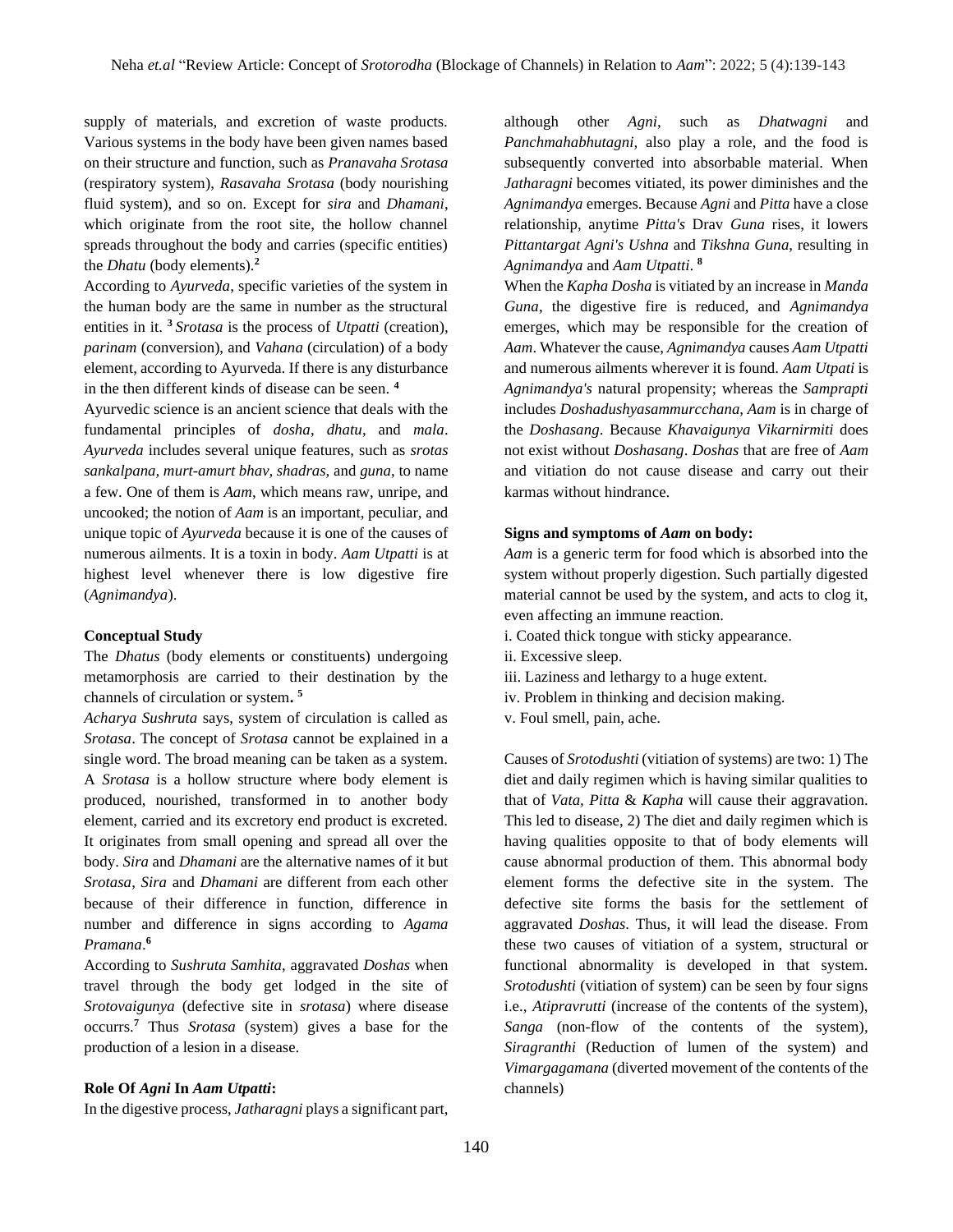#### **Causes Of** *Srotorodha* **(Obstruction Of System):**

A) Consumable substance which are the causes of obstruction –

- ➢ *Snigdha* (lubricity) and *Picchila* (slimy) *guna* **<sup>9</sup>**
- ➢ Sweet and Pungent taste **<sup>10</sup>**
- $\triangleright$  *Guru* (heavy)<sup>11</sup>
- ➢ *Nava Madya* (newly prepared wine) **<sup>12</sup>**
- $\triangleright$  *Gokshira* (cow milk)<sup>13</sup>
- ➢ *Mahisha Dugdha* (Buffalo milk) **<sup>14</sup>**
- $\blacktriangleright$  *Guda* (Jaggery)<sup>15</sup>
- ➢ *Navadhanya* (new cereals) **<sup>16</sup>**

B)Obstruction of system due to *adhyashan* (eating food before the digestion of prior food)**<sup>17</sup>** it produces *Aam*. C)Obstruction of system due to *Viruddha Ashana*

(incompatible food) **<sup>18</sup>**. It produces *Aam*. D)Obstruction of system due to *Abhishyandi Bhojana* (intake of secretive food intake). **<sup>19</sup>** it also produces *Aam*, which leads to obstruction of system.

E)Obstruction of system due to *Vihara* (lifestyle):

- Sleep at inappropriate time. **<sup>20</sup>** .
- At night due to aggravated *kapha*. **21**
- Due to in appropriate *Vamana* (Emesis) therapy.**<sup>22</sup>**
- Giving *Nasya* (nasal administration) after *Niruhabasti* (decoction enema)**<sup>23</sup>**
- Excessive *Snehapana* (excessive drinking ghee) **<sup>24</sup>**
- *Snehana* (oleation therapy)<sup>25</sup>

F)Obstruction of system due to aggravated *Rasadhatu* (tissue, blood devoid of erythropoietic elements. **<sup>26</sup>**

### **MATERIALS AND METHODS**

For this study *Ayurveda* text has been used to evaluate the concepts. The text from *Brihattrayee* i.e., *Charaka Samhita, Sushruta Samhita* and *Ashtanga Sangraha, Ashtanga Hridaya* and their respective commentaries in *Sanskrit* as well as Hindi which were easily available. Also, text from Laghutrayee i.e., *Madhava Nidana, BhavPrakasha, Vriksha Ayurveda* have been used. Various related websites have been searched.

### **AIM**

Concept of *srotorodha* (blockage of channels) in relation to *aam* (uncooked food)

# **OBJECTIVES**

1. To review *Aam* in different Ayurvedic classical texts.

- 2. To understand the role of *Agni* (digestive fire) in the production of *Aam* (uncooked food*)*.
- 3. To study the fundamental concept of *srotorodha* (blockage of channels).

### **DISCUSSION**

There is no formation of diseases unless all of the *Srotasa* (systems) in the body are normal. *Srotasa's* defective site is just as important as the *provacated Doshas'*. Even if the aggravated *Doshas* are travelling through many systems, they will not be able to cause disease if there is no defective spot accessible for them to settle. When a faulty site develops, the *Doshas* settle in and create either structural or functional obstructions in the system. This causes aberrant *Dhatu* (body element) production in that system. The *Doshas* vitiate this *Dhatu*, causing it to become diseased**.** Cause of disease is mainly due to obstruction of channels of circulation or *Srotasa*. Most of the times *Srotorodha* occurs due to aggravated *Vata Dosha*, abnormal functioning of organs and foreign body. *Sharirika Srotorodha* can be perceived from *Khavaigunya*  of *Srotasa* (defective site of system) and *Manasika Srotorodha* can be perceived from *Hina Satva* (lower quality of mind). By abnormal *AharaVihara, Sharirika Doshas* get aggravated which travel through body, lodged in the site of *khavaigunya of srotasa*(defective site of system)) which leads disease.

By abnormal *AharaVihara, Manasika Doshas* – *Raja* and *Tama* gets disturbed which cover the *satvaguna* of mind and leads to *Manasika vyadhi.Charakacharya* has explained the symptoms of vitiation of *Doshas* among which *Sanga* and *Siragranthi* leads obstruction of system. But *Sanga* & *Siragranthi* have not been focused to great extent in the texts

*Aam* is produced from improperly digested toxic particles that clog the channels (*Srotas*) in human body. Some of these channels are physical e.g., intestines, lymphatic system, arteries and veins, capillaries, and genitourinary tract etc and some are nonphysical channels called *nadis* through which your energy flows. *Aam* toxicity accumulates wherever there is a weakness in the body (*Khavaigunya*), and finally resulting in various disorders. During the process of metabolism, *Agni* transforms food products into energy, when *Agnimandya* is present, it leads to the production of certain toxic substances. They are known as the *Kleda*. The excess of *Kleda* must be excreted out of the body to maintain a healthy living. When the process of excretion cannot take place properly, accumulation of toxic waste materials takes place giving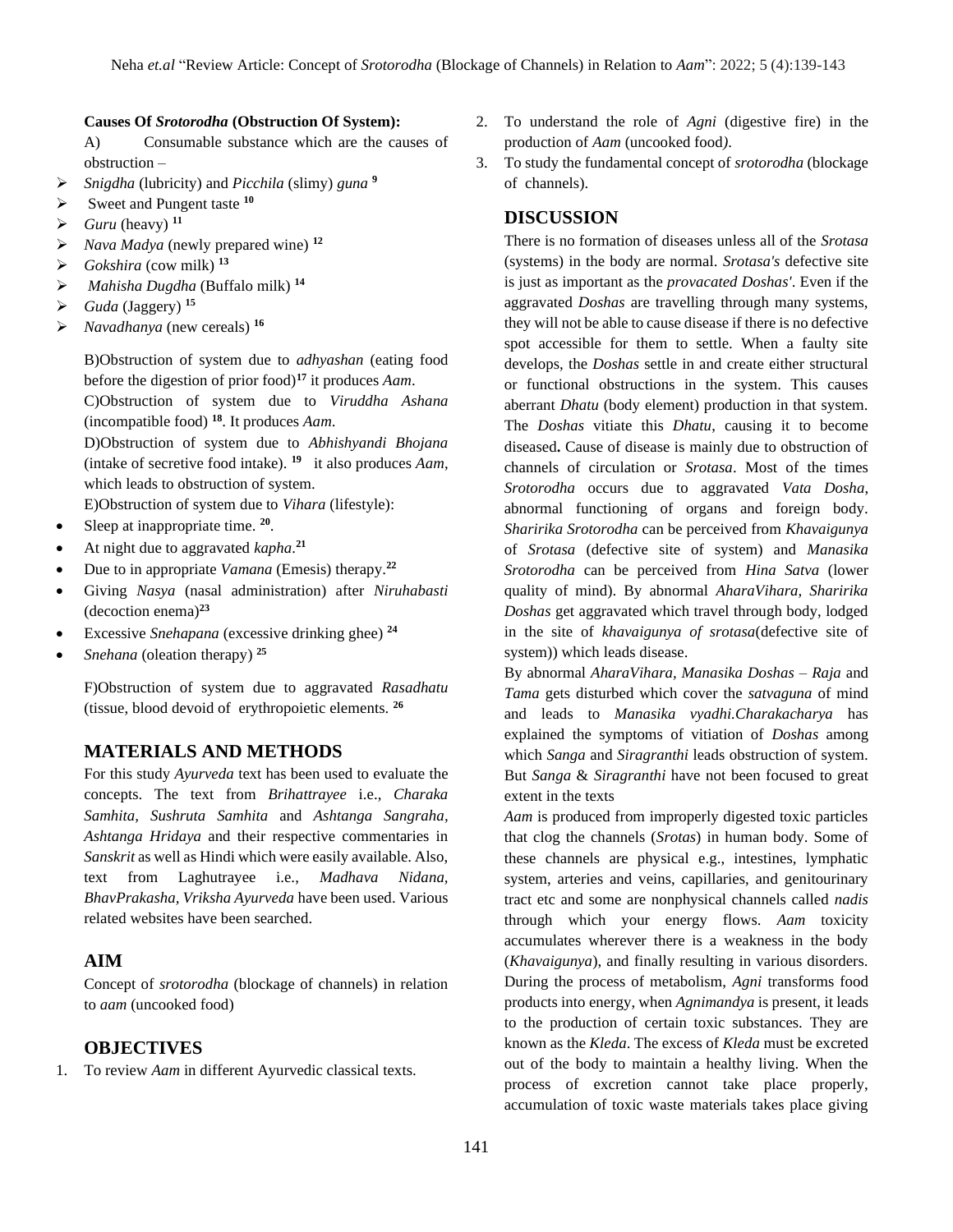rise to the production of *Aam*.

# **CONCLUSION**

Faulty dietary habits, sedentary lifestyle and vitiated *Agni* (digestive fire) are responsible for the production of *Aam*. Aam can block the channels, thus responsible for disease. *Srotasa* (System) is structure in body, in which transformation of *dhatu* (tissue)and its circulation takes place. *Doshas* by nature have the power of vitiating tissue elements. Tissue elements on the other hand, do not possess this power of vitiation. Whenever, anything is said to get vitiated by *Dhatus*, this by implication means that the *Doshas* located in the vitiating *Dhatus* play that role. Due to *srotorodha*, the function and quality of the dependent *Dhatu* get disturbed or decreased. Aggravated *Rasa Dhatu* causes *Srotorodha* where as normal *Vyana Vayu* removes *Srotorodha*. *Srotorodha* leads to abnormality in organs and to death also. The substances which have *Guru*(heavy), *Manda*(slow), *Hima*(cold), *Snigdha*(unctuous), *Sthira*(stable), *Picchila*(slimy), *Abhishyan*di(secretive) quality are responsible for *Srotorodha*. Usually *Madhura Rasa* (sweet taste) and *Kashaya Rasa* (astringent taste) are responsible for *Srotorodha* and *Katu* (pungent) and *Lavana*(salt)taste are used to remove the *Srotorodha*

# **Acknowledgements:- Nil Conflict of Interest – None Source of Finance & Support - Nil**

### **ORCID**

*Neha Sajwan* **,** <https://orcid.org/> 0000-0002-0151-8480

# **REFERENCES**

- 1. Sharma RK. &.Dr.Dash Bhagwan Ch.Su.1/15 Charaka Samhita English translation Choukhambha Sanskrit Series office,Varanasi,Vol.1, Reprint 2007 p19.
- 2. Sharma PV. Su.Su.45/50 Sushrut Samhita English translation Chaukhambha Vishvabharati, Varanasi Vol.2, Reprint 2010 p 222
- 3. SharmaR.K & Dr. Dash Bhagwan Ch.Vi.5/315 Charaka Samhita English translation Choukhambha Sanskrit Series office, Varanasi, Vol.1, Reprint 2009 p 171
- 4. Sharma RK. & Dr. Dash Bhagwan Ch.Vi.5/45 CharakaSamhita English translation Choukhambha Sanskrit Series office, Varanasi, Vol.2, Reprint 2009 p172
- 5. Sharma RK. & Dr. Dash Bhagwan Ch.Vi.5/3 CharakaSamhita English translation Choukhambha

Sanskrit Series office, Varanasi, Vol.2, Reprint 2009 p171

- 6. Sharma PV Su. Sha.9/13 Sushruta Samhita English translation Choukhambha Orientalia, Varanasi, Vol.1, Reprint 2010 p222
- 7. Sharma PV. Su.Su.24/19Sushruta Samhita English translation Choukhambha Orientalia Varanasi, Vol.1, Reprint 2010 p257
- 8. Shastri H, Ashtang Hriday Nidansthan 12/1, Ashtang Hriday Aayurved Rasayan Commentry, Chaukhambha Orientalia, Varanasi, 1998
- 9. Sharma RK. & Dr. Dash Bhagwan Ch.Su.23/3,4 Charaka Samhita English translation Choukhambha Sanskrit Series office, Varanasi, Vol.1, Reprint 2007 page 395
- 10. Sharma RK. & Dr. Dash Bhagwan Ch.Su.26/43, Charaka Samhita English translation Choukhambha Sanskrit Series office Varanasi, Vol.1, Reprint 2007 p469
- 11. Sharma RK. & Dash Dr. Bhagwan Ch.Su.23/3,4 Charaka Samhita English translation Choukhambha Sanskrit Series office,Varanasi,Vol.I, Reprint 2007 p395
- 12. Sharma PV, Su Su.45/192Sushrut Samhita English translation Chaukhambha Vishvabharati, Varanasi, Vol.1, Reprint 2010 p454
- 13. Sharma PV. Su.Su.45/50Sushrut Samhita English translation Chaukhambha Vishvabharati, Varanasi Vol.1, Reprint 2010 p426,
- 14. Sharma PV. Su.Su.45/55 Sushrut Samhita English translation Chaukhambha Vishvabharati, Varanasi Vol.1 Reprint 2010 p42
- 15. Sharma PV. Su.Su.45/212 Sushruta Samhita English translation Chaukhambha Vishvabharati, Varanasi, Vol.1, Reprint 2010 p458
- 16. Sharma P.V. Su.Su.46/51Sushrut Samhita English translation Chaukhambha Vishvabharati, Varanasi, Vol.1, Reprint 2010 p 4
- 17. Sharma RK. & Dash Dr.Bhagwan Ch.Chi.28/85Charaka Samhita English translation Choukhambha Sanskrit Series office,Varanasi,Vol.5 Reprint2007 p 45
- 18. Sharma RK. & Dash Dr.Bhagwan Ch.Su.26/82CharakaSamhita English translation Choukhambha Sanskrit Series office, Varanasi,Vol.I, Reprint 2007 p 482
- 19. Dr.T. Sreekumar A.H.Su.13/23Ashtanga Hridaya Vagbhata Sutrastana-I English translation Harisree Hospital, Kerala,,Vol.1, 2011 p 61
- 20. Sharma RK. & Dash Dr.Bhagwan Ch.Chi.15/241 Charaka Samhita English translation Choukhambha Sanskrit Series office,Varanasi,Vol.4, Reprint 2007 p 77
- 21. Sharma RK. & Dash Dr.Bhagwan Ch.Si.1/15 Charaka Samhita English translation Choukhambha Sanskrit Series